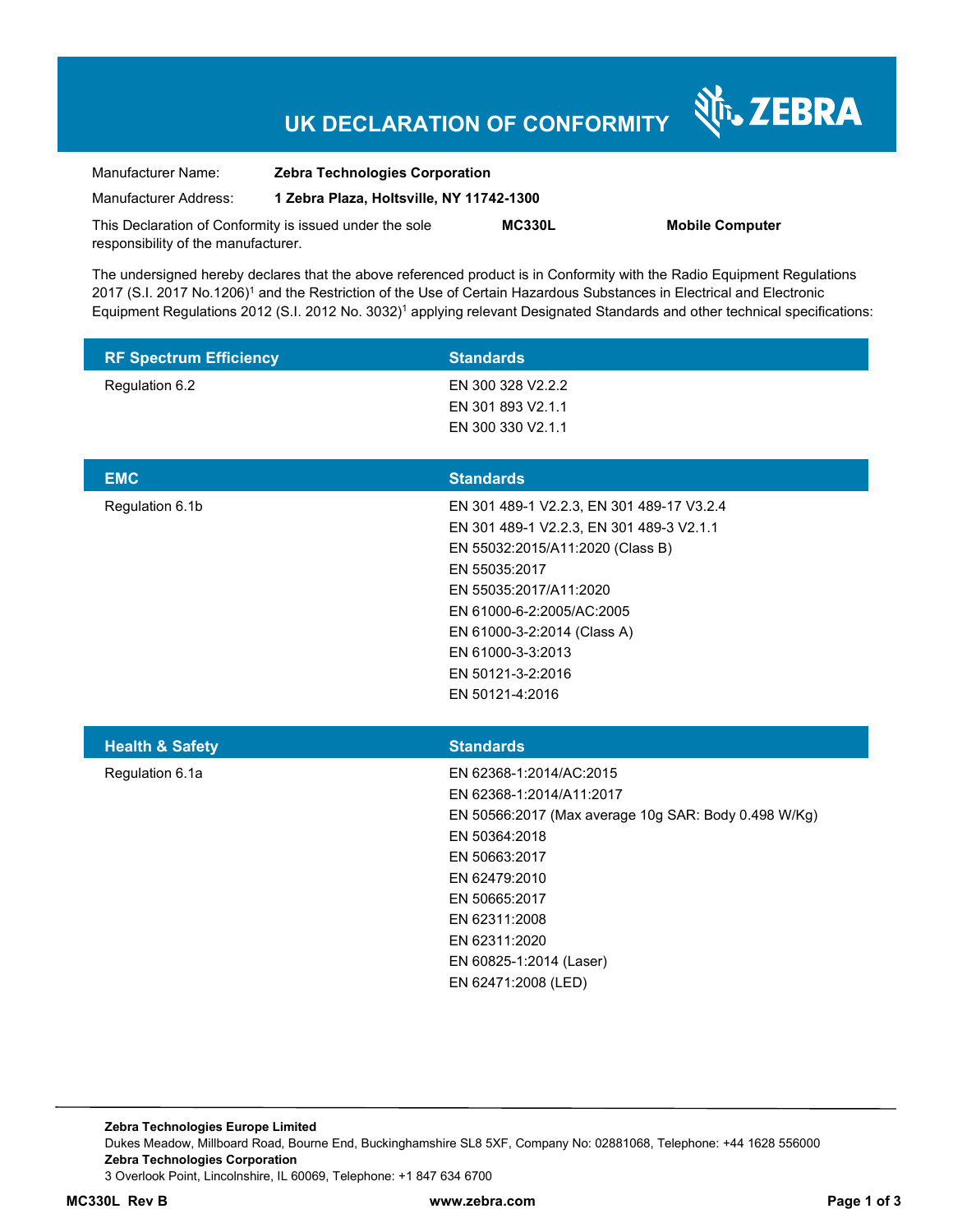## **UK DECLARATION OF CONFORMITY**



### **Environmental Standards**

Restriction of the Use of Certain Hazardous Substances in Electrical and Electronic Equipment Regulations

EN 50581:2012 EN IEC 63000:2018

With regard to the Radio Equipment Regulations 2017 (S.I. 2017 No.1206)<sup>1</sup>, the conformity assessment procedure referred to in regulation 41(4)(a) and detailed in Schedule 2 has been followed.

 $^{\rm 1}$  As amended by applicable EU withdrawal legislation implemented at the time of issuing this declaration

**Signed on behalf of Zebra Technologies Corporation** 

*(Signature of authorized person)* Marco Belli Rev: B Sr. Manager, Regulatory Date: 13 October 2021 Place: Bourne End, UK

**Zebra Technologies Europe Limited**  Dukes Meadow, Millboard Road, Bourne End, Buckinghamshire SL8 5XF, Company No: 02881068, Telephone: +44 1628 556000 **Zebra Technologies Corporation**  3 Overlook Point, Lincolnshire, IL 60069, Telephone: +1 847 634 6700